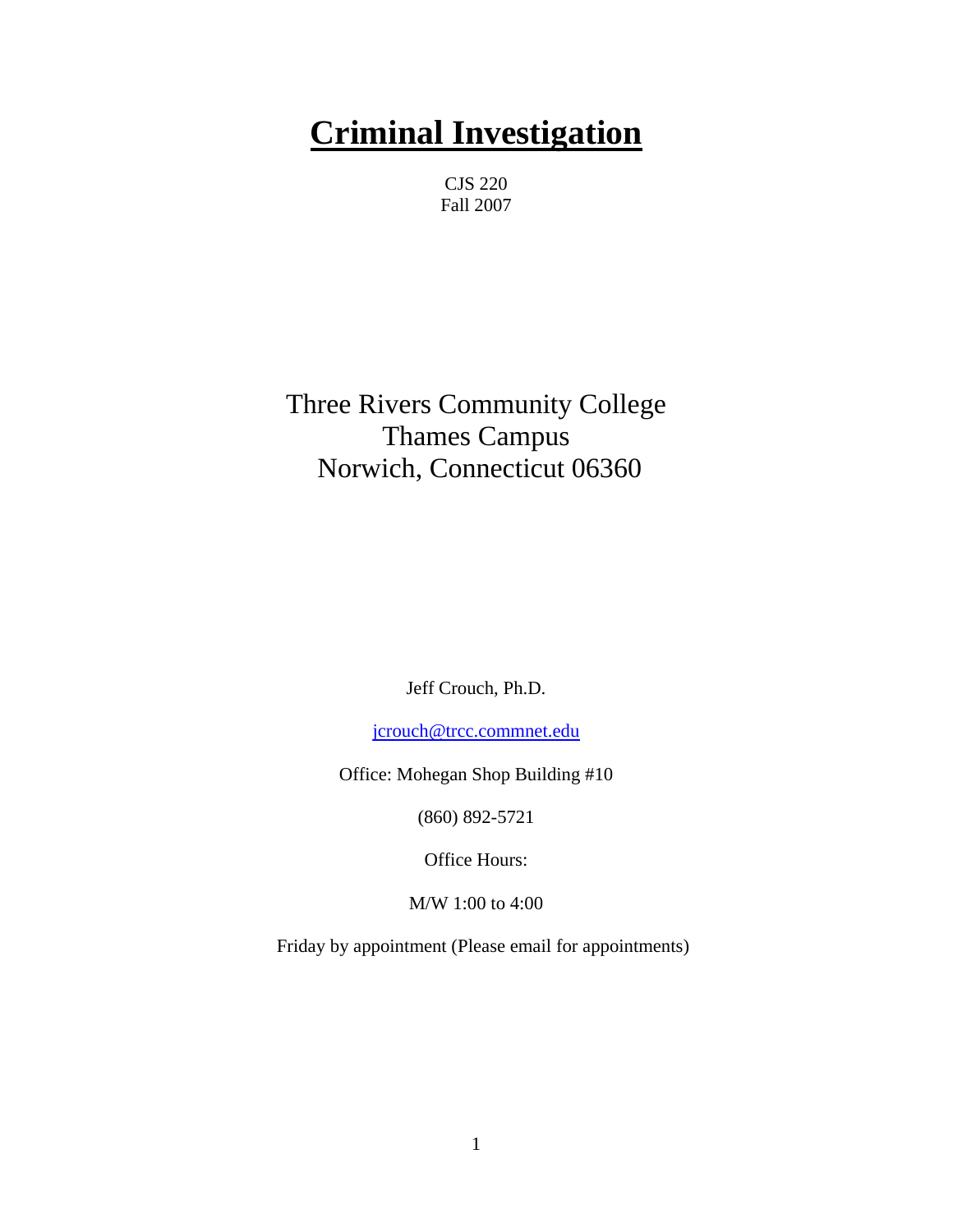#### **I. Course Title:** Criminal Investigations

## **II. Course Information:**

- A. CJS K220
- B. Location: Thames Campus Room: 224W
- C. Day/Time: W 9:30 to 12:15 PM

## **III. Course Description:**

This course is designed to make the student aware of the fundamentals of the criminal investigation. The student will learn the correct procedures and conduct at the crime scene, how to preserve evidence, and the chain of custody. Emphasis is on the responsibility of the first responder. Additionally, students will review documentation, preparation, and testimony in court.

## **IV. Course Goals:**

The goal of this course is to give the student a basic understanding of the proper procedures involved in the criminal investigation process and the complexity of the investigative process. It is also a goal of this course to give the student a realistic expectation of the limits of scientific processes and an appreciation of the relationship between criminal/constitutional law and the investigatory process.

## **V. Instructional Methods:**

- A. Lecture
- B. Discussion
- C. Practical Exercises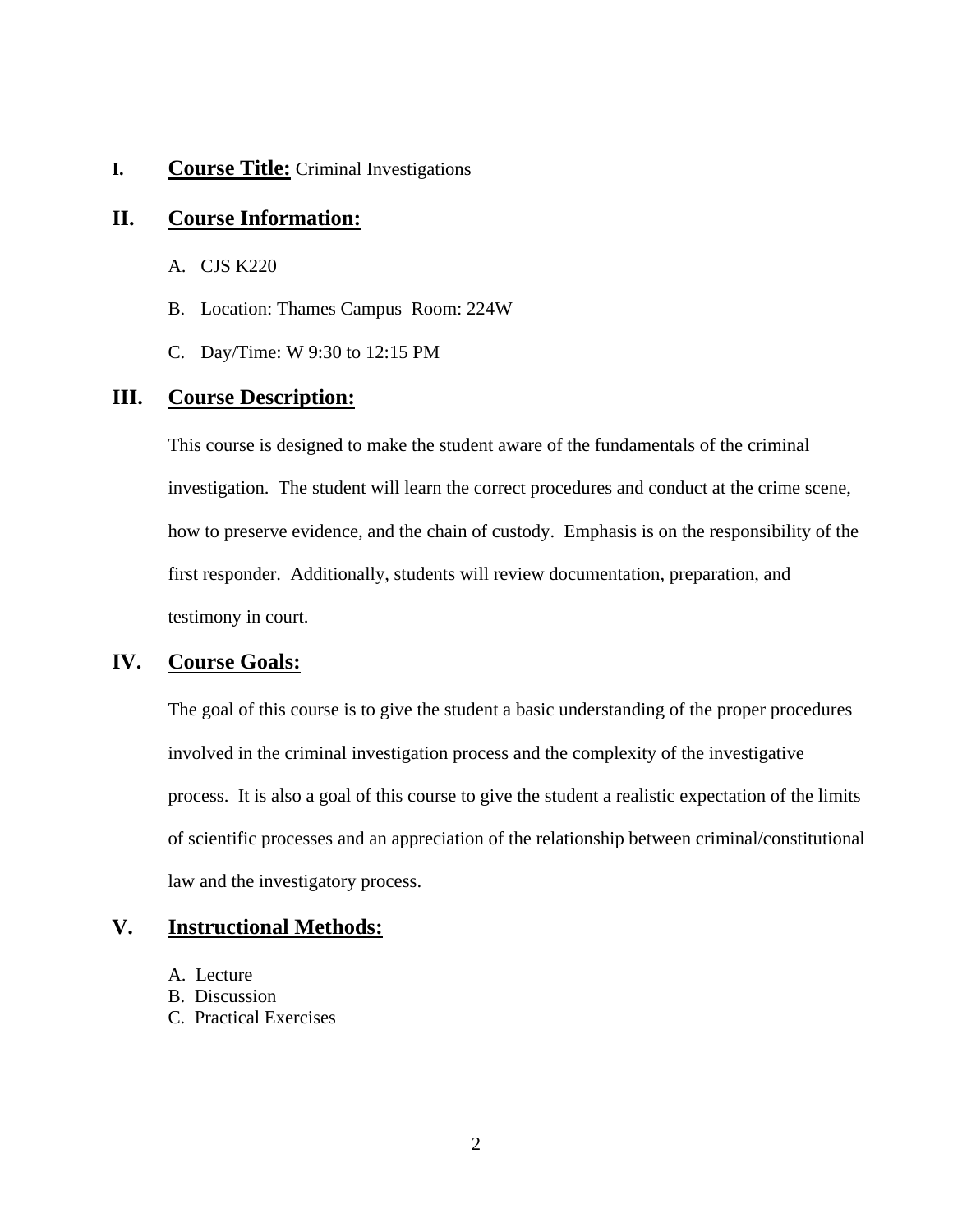# **VI. Required Text:**

Criminal Investigation: The Art and the Science, by Michael D. Lyman, Fifth Edition,

Pearson Prentice Hall (2005)

## **VII. Disabilities Statement:**

If you are a student with a disability and believe you will need accommodations for this class, it is your responsibility to contact the Disabilities Counseling Services at 892-5751. To avoid any delay in the receipt of accommodations, you should contact the counselor as soon as possible. Please note that I cannot provide accommodations based upon disability until I have received an accommodation letter from the Disabilities Counselor. Your cooperation is appreciated.

## **VIII. Course Outline:**

| Week #1 - 08-29 Introduction to Course/Instructor Chapter 1      |
|------------------------------------------------------------------|
| Week #2 - 09-05 Chapters $2 & 3$                                 |
| Week #3 - 09-12 Chapters $4 & 5$                                 |
| Week #4 - 09-19 Chapters $6 & 7$                                 |
| Week #5 - 09-26 Practical Fingerprinting and Tool Mark Exercises |
| Week #6 - 10-03 Chapter 8 & 9                                    |
| Week #7 - 10-10 Chapter 10 & 11                                  |
| Week #8 - 10-17 Mid-Term Exam                                    |
| Week #9 - 10-24 Chapter 12 & 13                                  |
| Week #10 -10-31 Chapter $14 \& 15$                               |
| Week #11 -11-01 Chapter 16 & 17                                  |
| Week #12 - 11-07 Chapter 18 & 19 (Paper Due)                     |
| Week #13 - 11-14 Chapter 20 $& 21$                               |
| Week #14 - 11-21 No Class Thanksgiving Recess                    |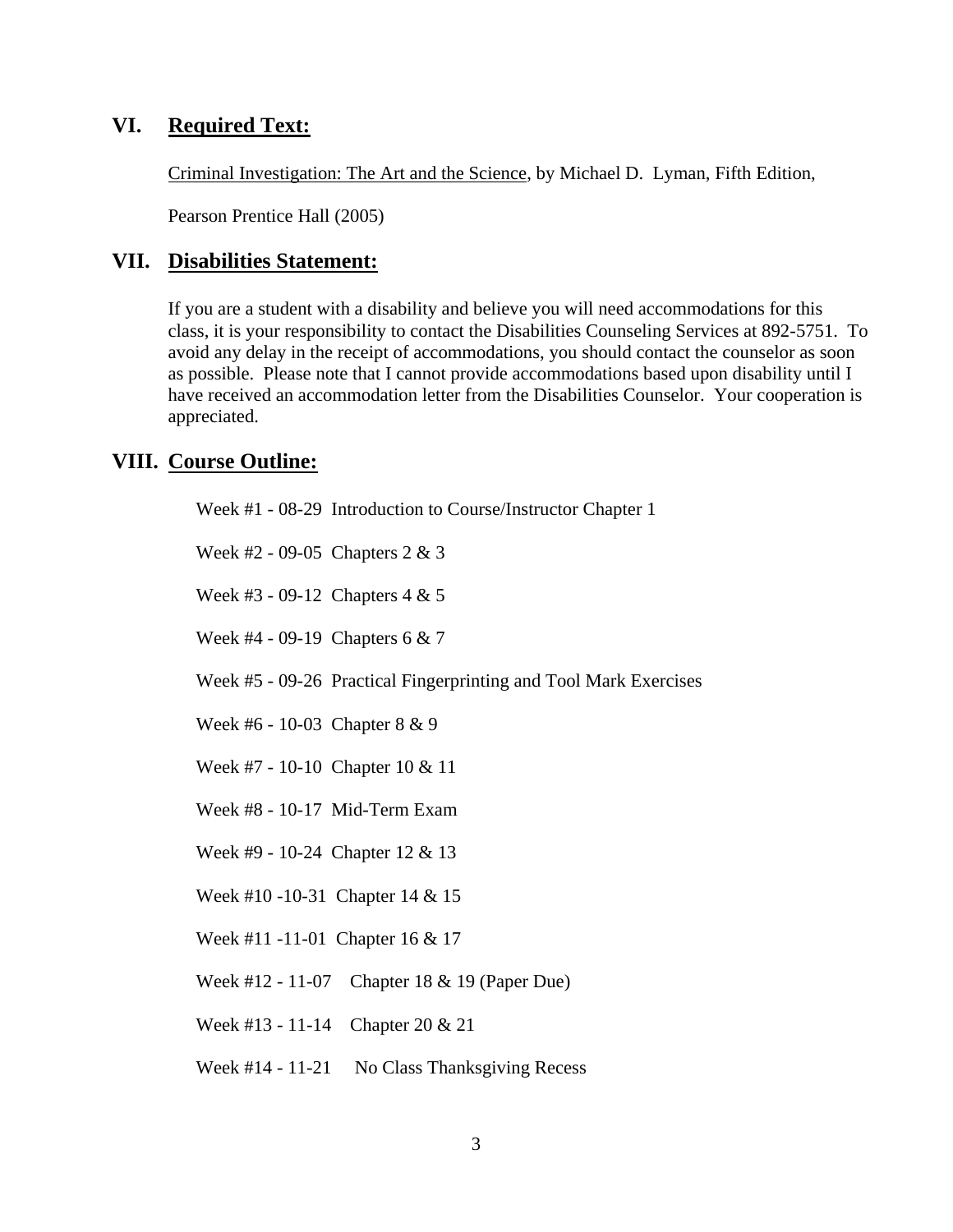Week #15 - 11-28 Chapter 22 & 23

Week  $\#16 - 12 - 05$  Final Exam

#### **XI. Evaluation Procedures**

Your final grade will be determined by a combination of exams, a short paper, and class participation.

Exams (2) 50% - 25% each Paper 30% Practical Exercise 10% Class Participation 10% 100%

All grades will be posted on Vista. The grades will be expressed in a point value. For example: an exam is worth 25 points, a grade of between 0 and 25 points will be recorded. The total amount of points earned during the semester will correspond to the grade scale listed below.

The paper will be on an approved topic of the student's choice. The topic must be related to this specific course and must be approved by the instructor by 10-24-2007. The paper will be at least eight but no more than ten pages long.

The paper will be in APA style and will be written in Times New Roman 12 point type with standard margins. The paper will include a cover page that notes the title of the paper and all the relevant course and student information. Failure to use the APA format will result in a 25 point reduction in the paper grade.

The paper must have at least three references; one reference must be from an academic journal. Late papers will be penalized 10 points per week or part thereof.

Exams will be take home essay.

| <u>X.</u> |              |     | <b>Final Grade Scale</b> |             |          |             |    |     |       |
|-----------|--------------|-----|--------------------------|-------------|----------|-------------|----|-----|-------|
|           | A            |     | $= 94 - 100$             | $D+$        |          | $= 67 - 69$ | AU | $=$ | Audit |
|           | $A-$         |     | $= 90 - 93$              | D           | $=$ $-$  | $63 - 66$   |    |     |       |
|           | $B+$         |     | $= 87 - 89$              | D-          | $=$ $-$  | 60 -<br>62  |    |     |       |
|           | B            |     | $= 83 - 86$              | $\mathbf F$ |          | $= 00 - 59$ |    |     |       |
|           | $B-$         |     | $= 80 - 82$              |             |          |             |    |     |       |
|           | $C+$         |     | $= 77 - 79$              | W           | $\equiv$ | Withdrawal  |    |     |       |
|           | $\mathsf{C}$ |     | $= 73 - 76$              | I           | $=$      | Incomplete  |    |     |       |
|           | $\mathsf{C}$ | $=$ | 72<br>70.                | P/F         | $=$      | Pass / Fail |    |     |       |